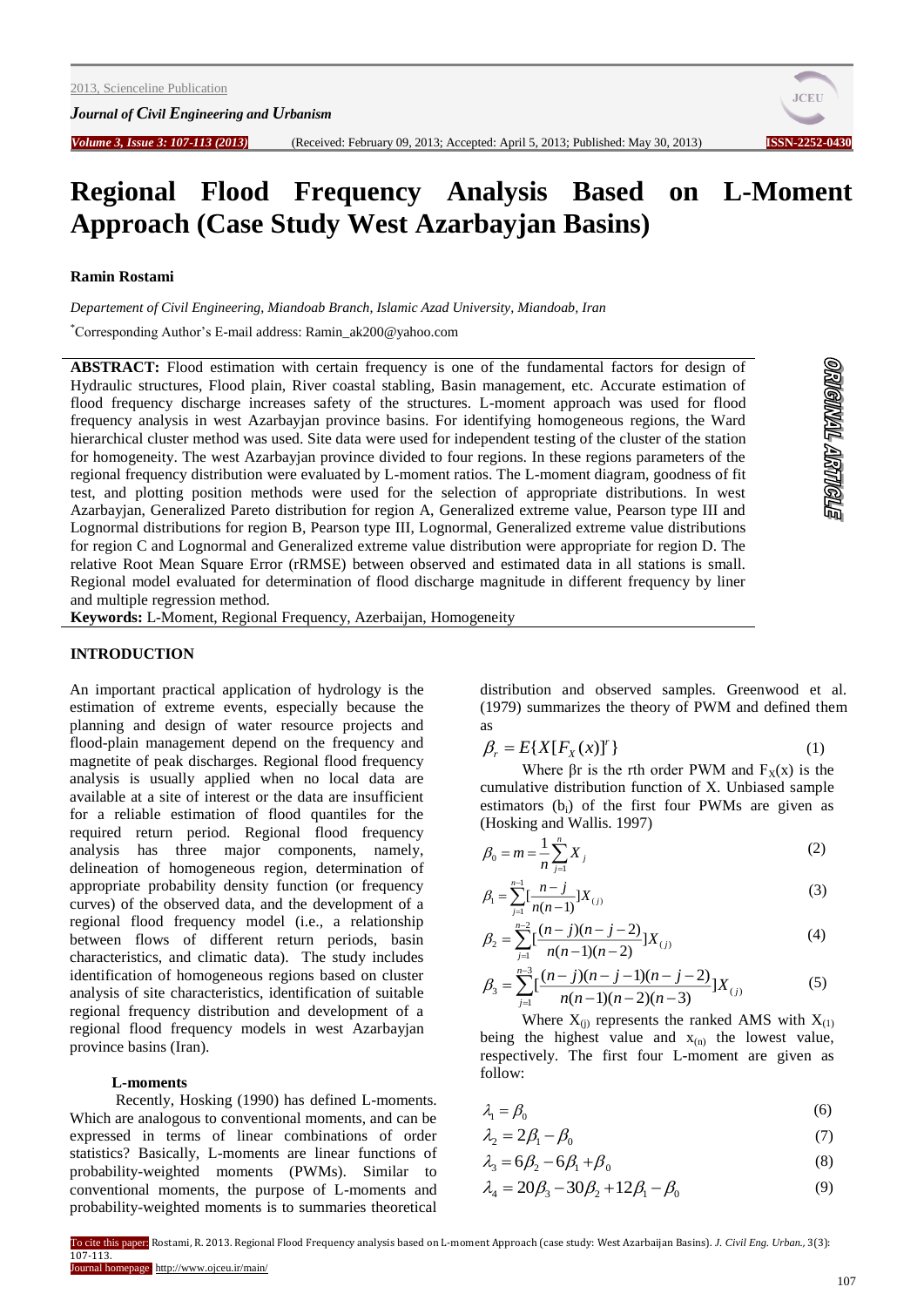Unbiased sample estimators of the first four Lmoments are obtained by substituting the PWM sample estimators from Equation 2 to 5 into Equation 6 to 9, respectively. The first L-moment  $\lambda_0$  is equal to the mean value of X. Finally, the L-moment ratios are calculated as:

$$
L - C_V = \tau_2 = \frac{\lambda_2}{\lambda_1} \tag{10}
$$

$$
L - \gamma = \tau_3 = \frac{\lambda_3}{\lambda_2} \tag{11}
$$

$$
L - k = \tau_4 = \frac{\lambda_4}{\lambda_2} \tag{12}
$$

Sample estimates of L-moment ratios are obtained by substituting the L-moments in Eqs. (10 to 12) with sample L-moments.

## **Index flood**

The T-year event  $X_T$  is defined as the event exceeded on average once every T years (Stedinger et al., 1993) and is given as

$$
P[X > xT] = \frac{1}{T}
$$
 (13)

When the annual maximum floods are distributed according to a specified frequency distribution with CDF F, the T-year event can be calculated as:  $X_T = F-1(1-1/T)$  (14)

Regional frequency analysis methods, such as the index flood method, include information from nearly stations exhibiting similar statistical behavior as at the site under consideration in order to obtain more reliable estimates. Regional methods can also be used to obtain estimates at ungauged sites, which is important in region such as west Azarbayjan province, where the flow gaugaing network density is relatively low.

Consider a homogeneous region with N sites, each site i having sample size ni and observed AMS  $X_{ii}$ ,  $j=1,...,n_i$ . The AMS from a homogeneous region are identically distributed except for a site-specific scaling factor, viz., the index flood. At each site the AMS is normalized using the index flood as

$$
q_{ij} = Q_{ij} / \mu_i \tag{15}
$$

Where  $\mu_i$  is the mean annual flood (MAF) at site i, which is often used as the index flood. The sample L-

moment ratios are estimated at each site and the regional record length weighted average L-moment ratios are calculated as

$$
\widehat{\lambda}_r^R = \sum_{i=1}^N n_i \widehat{\lambda}_r^{(i)} / \sum_{i=1}^N n_i
$$
 (16)

Where  $\hat{\lambda}_r^{(i)}$  is the rth order sample L-moment ratio

at site i, and  $\hat{\lambda}_r^R$  is the rth order regional average sample L-moment ratio.

The parameters of a regional frequency distribution can be estimated using the method of Lmoment ratios, as shown, for example, by Stedinger et al. (1993) and Hosking and Wallis (1997). Finally, the T-year event at site i can be estimated as:

$$
Q_{T,i} = \hat{\mu}_i \hat{q}_T \tag{17}
$$

Where  $\hat{\mu}_i$  is the MAF at site i, and  $\hat{q}_T$  is the regional growth curve. The regional growth curve is the (1-1/T)-quantile of the regional distribution of the normalized AMS as defined through Eq. (17).

## **IDENTIFICATION OF HOMOGENEOUS REGIONS**

From hydrometric stations in west Azarbayjan province 62 hydrometric sites, which have sufficient length record and are important for frequency analysis, were selected. For identification of homogeneous regions Hosking and Wallis recommended using Ward's method, which is a hierarchical clustering method based on minimizing the Euclidean distance in site characteristics space within each cluster. The site characteristics selected in this study for each station included: latitude (LAT) and longitude (LON) of the flow gauging weir, mean annual flood (MAF), station area (AREA), altitude (ALT), design storm intensity (ID) and runoff coefficient (C). Using this method west Azarbayjan province divided to four regions (A, B, C and D). Table 1 shows the site characteristic for region A stations. Figure 1 shows the homogenous regions in west Azarbayjan province.

After identification of homogeneous regions, using Hosking's method discordancy measure  $(D_i)$  of sites was determinate in each region. Table 2 shows the L-moment ratios and discordancy measure for region B stations.

| <b>Table 1.</b> Site characteristics for region A stations. |            |            |           |            |            |             |           |  |
|-------------------------------------------------------------|------------|------------|-----------|------------|------------|-------------|-----------|--|
| <b>Station</b>                                              | <b>LAT</b> | <b>LON</b> | $ALT$ (m) | <b>MAF</b> | AREA (km2) | $\mathbf C$ | ID(mm/hr) |  |
| Gurool olya                                                 | 43.01      | 48.27      | 2158      | 159.4      | 1278       | 0.29        | 1.9       |  |
| Badlan                                                      | 42.43      | 43.30      | 2467      | 39.2       | 764.8      | 0.13        | 2.3       |  |
| <b>Baroon</b>                                               | 43.23      | 45.31      | 2171      | 108.1      | 991.3      | 0.1         | 1.78      |  |
| Badavi                                                      | 43.33      | 43.22      | 2219      | 33.9       | 265.2      | 0.07        | 3.76      |  |
| Makoo                                                       | 43.54      | 45.55      | 1755      | 13.1       | 1572       | 0.13        | 2.25      |  |
| Gale joog                                                   | 43.29      | 45.27      | 2159      | 105.7      | 1031       | 0.16        | 2.4       |  |
| Gara kurpi                                                  | 43.31      | 45.09      | 632       | 61.69      | 471        | 0.13        | 2.51      |  |
| <b>Bashkand</b>                                             | 43.33      | 44.20      | 2017      | 24.43      | 380.4      | 0.14        | 2.88      |  |
|                                                             |            |            |           |            |            |             |           |  |

**Table 1.** Site characteristics for region A stati

To cite this paper: Rostami, R. 2013. Regional Flood Frequency analysis based on L-moment Approach (case study: West Azarbaijan Basins). *J. Civil Eng. Urban.,* 3(3): 107-113. Journal homepage: http://www.ojceu.ir/main/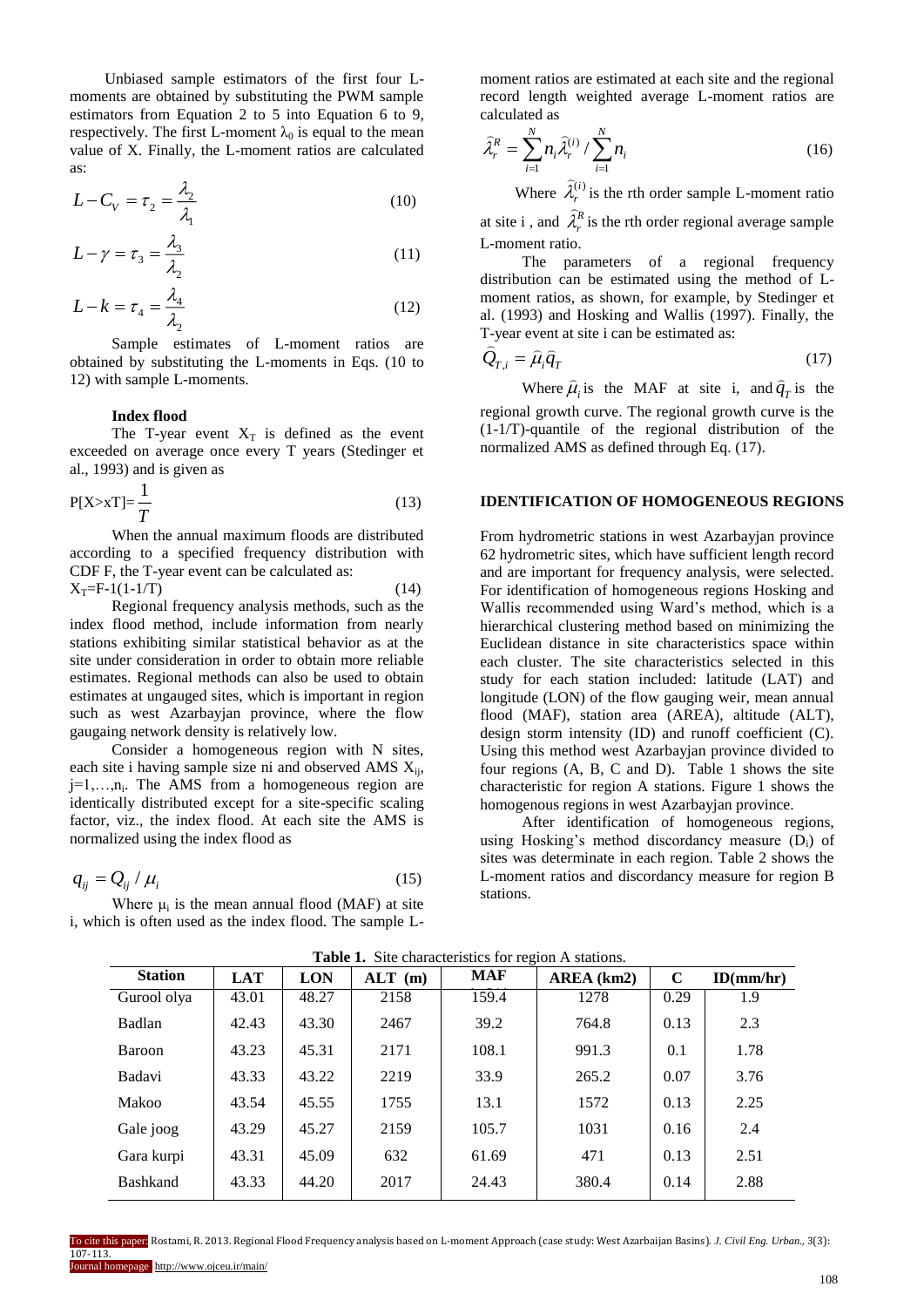

**Figure.1** The homogeneous regions in West Azarbayjan Province

| Station name  | Record length<br>(year) | MAF $\lambda_0$ (m3/s) | L-CV   | <b>L-SKEW</b> | L-KURT | Di   |
|---------------|-------------------------|------------------------|--------|---------------|--------|------|
| Poldasht      | 37                      | 46.54                  | 0.2691 | 0.1631        | 0.1531 | 0.3  |
| Moosa goli    | 37                      | 49.50                  | 0.4335 | 0.2473        | 0.0913 | 1.82 |
| Barisoo       | 37                      | 100.48                 | 0.3731 | 0.2555        | 0.1939 | 0.59 |
| Yalgooz aghaj | 37                      | 31.22                  | 0.2875 | 0.1412        | 0.0774 | 0.58 |
| Bayazid abad  | 37                      | 9.35                   | 0.3348 | 0.4558        | 0.3352 | 2.41 |
| Kergal        | 37                      | 373.72                 | 0.2875 | 0.1765        | 0.0633 | 1.26 |
| Gard yagoob   | 37                      | 100.15                 | 0.3091 | 0.1626        | 0.1488 | 0.04 |
| Polbahramloo  | 37                      | 112.56                 | 0.2335 | 0.0867        | 0.1802 | 0.75 |
| Mozafar abad  | 37                      | 43.73                  | 0.2690 | 0.0465        | 0.1765 | 1.33 |

**Tabl .2** L-moment ratios and discordancy measure for region B stations

#### **Heterogeneity test**

Hosking and Wallis (1997) proposed a statistical test based on L-moment ratios for testing the heterogeneity of the proposed regions. The test compares the between-site variation in sample L-CV with the expected variation for a homogeneous region. The method fits a four parameters kappa distribution to the regional average L-moment ratios. The estimated kappa distribution is used to generate 500 homogeneous regions with population parameters equal to the regional average sample L-moment ratios. The properties of the simulated homogeneous region are compared to the sample L-moment ratios as

$$
H = (V_1 - \mu_{V1})/\sigma_V \tag{18}
$$

Where  $\mu_V$  is the mean of simulated V values, and

 $\sigma_V$  is the standard deviation of simulated V values.<br>For the sample and simulated re For the sample and simulated regions, espectively, V is calculated as

$$
V = \left\{ \sum_{i=1}^{N} n_i (t^{(i)} - t^R)^2 / \sum_{i=1}^{N} n_i \right\}^{\frac{1}{2}}
$$
(19)

Where N is the number of sites, ni is the record length at site i,  $t_{(i)}$  is the sample L-CV at site I, and  $t_R$  is the regional average sample L-Cv.

If H<1, the region can be regarded as 'acceptable homogeneous', 1≤H<2 is 'possible homogeneous', and H≥2 is 'definitely heterogeneous' (Hosking and Wallis, 1997). Table 3 shows the heterogeneity measure for identified regions in west Azarbaijan province.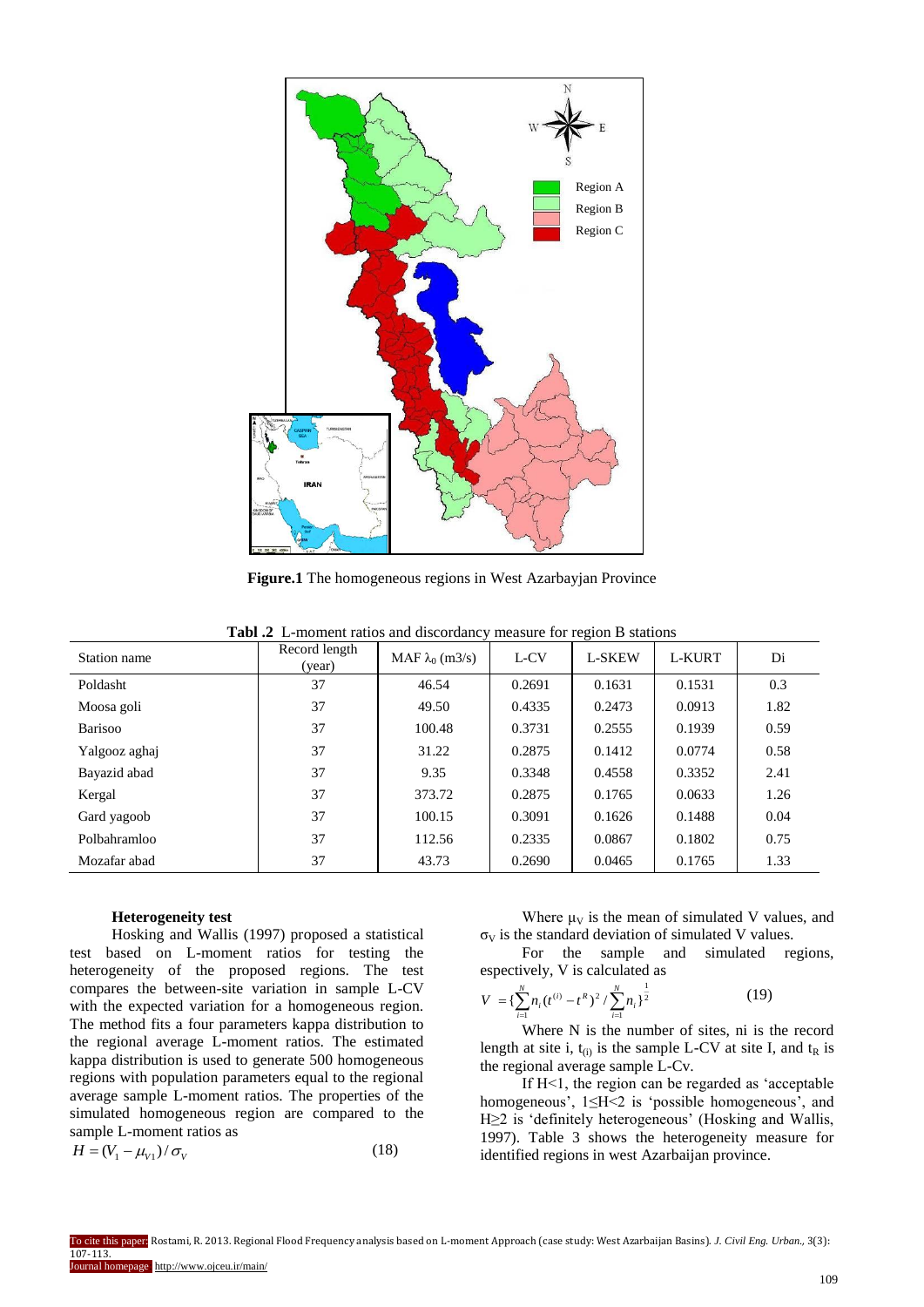| SI No | Heterogeneity measure                                 | Valuse<br>Region C<br>Region B<br>Region<br>A<br>0.0498<br>0.0578<br>0.0396<br>0.0377<br>0.0370<br>0.0416<br>0.0078<br>0.402<br>0.0094<br>1.11<br>2.22<br>$-0.25$<br>0.1041<br>0.1189<br>0.1264<br>0.0911<br>0.0694<br>0.0828<br>0.0162<br>0.0167<br>0.0137 |        |        |        |
|-------|-------------------------------------------------------|-------------------------------------------------------------------------------------------------------------------------------------------------------------------------------------------------------------------------------------------------------------|--------|--------|--------|
|       |                                                       |                                                                                                                                                                                                                                                             |        |        | Region |
|       |                                                       |                                                                                                                                                                                                                                                             |        |        | D      |
|       | Heterogeneity measure $H_1$                           |                                                                                                                                                                                                                                                             |        |        |        |
|       | a) Observed standard deviation of group L-Cv          |                                                                                                                                                                                                                                                             |        |        | 0.0701 |
| 1     | b) Simulated mean of standard deviation of group L-   |                                                                                                                                                                                                                                                             |        |        | 0.0487 |
|       | Cv                                                    |                                                                                                                                                                                                                                                             |        |        |        |
|       | c) Simulated standard deviation of standard deviation |                                                                                                                                                                                                                                                             |        |        | 0.0074 |
|       | of group L-Cv                                         |                                                                                                                                                                                                                                                             |        |        |        |
|       | d) Standard test value $H_1$                          |                                                                                                                                                                                                                                                             |        |        | 2.88   |
|       | Heterogeneity measure $H_2$                           |                                                                                                                                                                                                                                                             |        |        |        |
|       | a) Observed average of L-Cv/L-Skewness distance       |                                                                                                                                                                                                                                                             |        |        | 0.1165 |
| 2     | b) Simulated mean of of L-Cv/L-Skewness distance      |                                                                                                                                                                                                                                                             |        |        | 0.0776 |
|       | c) Simulated standard deviation of of L-Cv/L-         |                                                                                                                                                                                                                                                             |        |        | 0.0121 |
|       | Skewness distance                                     |                                                                                                                                                                                                                                                             |        |        |        |
|       | d) Standard test value $H_2$                          | 3.51                                                                                                                                                                                                                                                        | 1.62   | 2.61   | 2.11   |
|       | Heterogeneity measure H <sub>3</sub>                  |                                                                                                                                                                                                                                                             |        |        |        |
|       | a) Observed average of L-Skewness /L-Kurtosis         | 0.1495                                                                                                                                                                                                                                                      | 0.1094 | 0.1338 | 0.1143 |
|       | distance                                              |                                                                                                                                                                                                                                                             |        |        |        |
| 3     | b) Simulated mean of of L-Skewness /L-Kurtosis        | 0.0788                                                                                                                                                                                                                                                      | 0.0885 | 0.0973 | 0.1089 |
|       | distance                                              |                                                                                                                                                                                                                                                             |        |        |        |
|       | c) Simulated standard deviation of L-Skewness /L-     | 0.0176                                                                                                                                                                                                                                                      | 0.0187 | 0.0158 | 0.0145 |
|       | Kurtosis distance                                     |                                                                                                                                                                                                                                                             |        |        |        |
|       | d) Standard test value $H_3$                          | 3.9                                                                                                                                                                                                                                                         | 1.12   | 2.3    | 0.38   |

**Table.3** Heterogeneity measure for identified regions in west Azarbaijan province.

## **Regional flood frequeny distribution**

Several methods are available for selecting appropriate regional distributions. In this study the choice of regional frequency distribution was based on the results of L-moment ratios as described by Hosking and Wallis (1997). Additionally probability plots (plotting position) were used to verify that the selected regional the selected regional distributions provided a satisfactory description of the observed AMS.

## **L-moment ratio diagrams**

An L-moment ratio diagram of L-kurtosis versus L-skewness compares sample estimates of the dimensionless ratios with their population counterparts for a range of statistical distributions include General Logistic (GLO), General Extreme Value (GEV), General Normal (GNO), Pearson Type 3 (PE3) and General Pareto (GPA). L-moment diagrams are useful for discerning grouping of sites with similar flood frequency behavior, and identifying the statistical distribution likely to adequately describe this behavior. Figure 2 and 3 shows the L-moment ratio diagram for homogeneous regions in west Azarbayjan province (A, B, C and D).



**Figure 2.** L-moment ratio diagram for A and B regions



**Figure 3**. L-moment ratio diagram for C and D regions

As the sample L-moments, are unbiased, the sample points should be distributed above and below the theoretical line of a suitable distribution. From the above L-moment diagrams, it appears that the GPA and GEV distributions for region A, the GPA and GNO for region B, the GNO, GEV and GLO distributions for region C and the GLO, GNO, GEV and GPA distributions for region D are appropriate.

#### **Goodness-of-fit test**

The goodness-of-fit test described by Hosking and Wallis (1997) is based on a comparison between sample L-kurtosis and population L-kurtosis for different distributions. The test statistic is termed  $Z<sup>DIST</sup>$ and given as follow

$$
Z^{DIST} = (\tau_4^{DIST} - t_4^R + B_4) / \sigma_4
$$
 (20)

Where DIST refer to the candidate distribution. *DIST*  $\tau_4^{DBI}$  is the population L-kurtosis of selected distribution,  $t_4^R$  is the regional average sample Lkurtosis, and  $\sigma_4$  is the standard deviation of regional average sample L-kurtosis. The kappa distribution was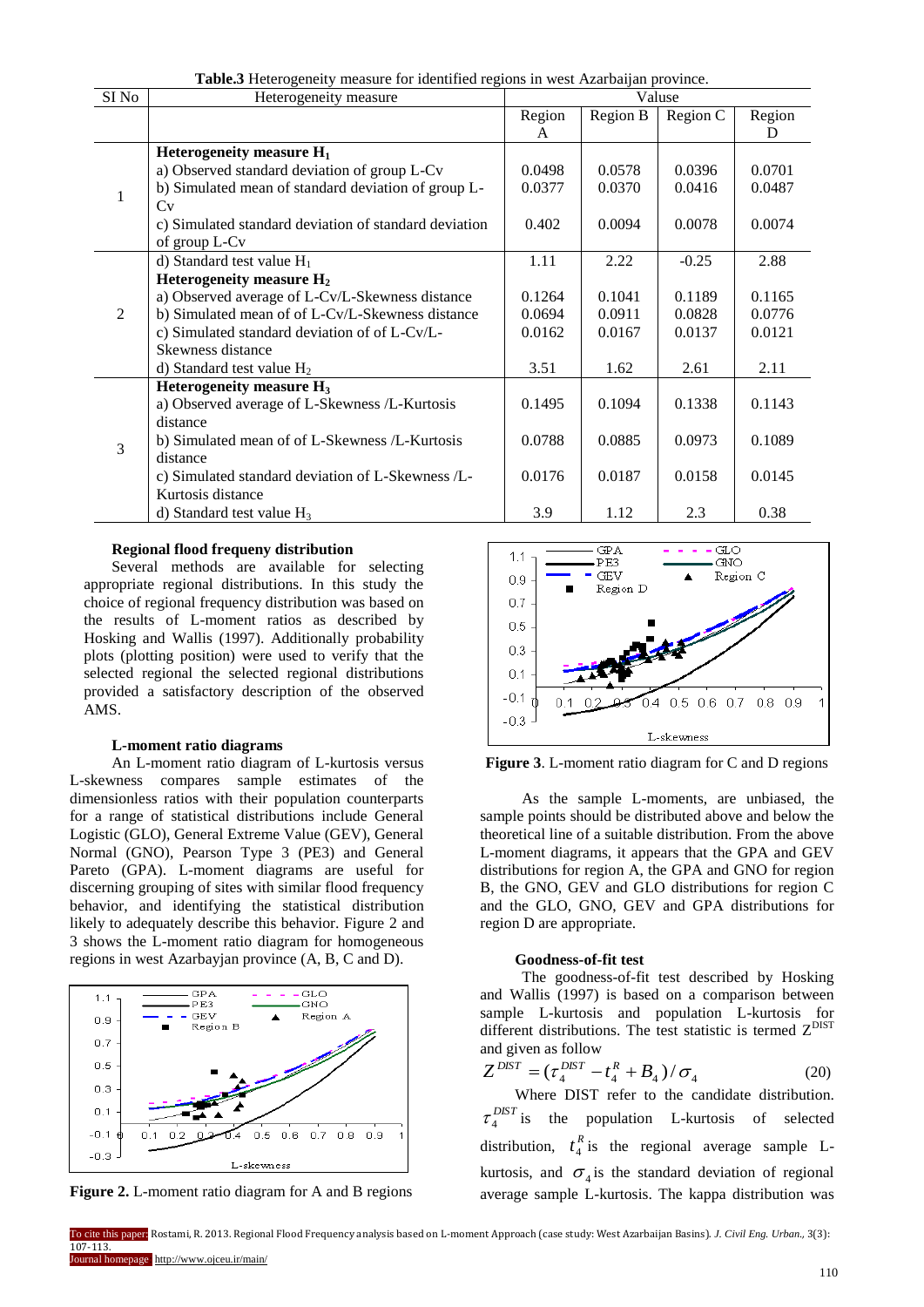used to simulating 500 regions similar to the observed region. Then from these simulations,  $B_4$  and  $\sigma_4$  were estimated. Declare the fit to be adequate if  $Z^{DIST}$  is sufficiently close to zero, a reasonable critererion for selection of suitable being  $|Z^{DIST}| \leq 1.64$ . The test described above applied to the four homogeneous region. For each region, the data were tested against the GLO, GPA, GEV, GNO and PE3 distribution. Table 4 shows the results.

**Table 4.** Test statistic  $Z<sup>DIST</sup>$  of regional distribution

| Distribution | Region A | Region B | Region C | Region D |
|--------------|----------|----------|----------|----------|
| GLO          | 4.98     | 2.13     | 2.65     | 2.43     |
| <b>GEV</b>   | 3.33     | 0.39     | 1.03     | 1.08     |
| <b>GNO</b>   | 2.80     | 0.04     | 0.14     | $-0.40$  |
| PE3          | 1.78     | $-0.73$  | $-1.43$  | $-2.93$  |
| <b>GPA</b>   | $-0.56$  | $-3.54$  | $-3.10$  | $-2.89$  |

# **Plotting position**

As pointed out by Hosking et al. (1985), comparison of different regional frequency distributions against observed data cannot be used to discriminate between different distributions, as the observed data represents only one of an infinite number of realizations of the 'true' underlying population. Howere, the probability plots may reveal tendencies such as systematic regional bias in the estimation of the extreme events. To assess how well the proposed regional frequency distribution fit to the observed AMS, the calculated  $X_T$ -T relationships from Equation 21 for the some stations in four regions are shown in Figure 4 to Figure 7. The empirical exceedance probability for the ordered observations  $X_{(i)}$  were calculated using the median probability plotting position as described by Hosking and show bellow

$$
P[X > x_{(i)}] = i - .35/n
$$
 (21)



**Figure 4.** Probability plot for Baroon stations (region A)







**Figure 6.** Probability plot for Alasagal station (region C)



**Figure 7.** Probability plot for Dorud station (region D)

From above figures in region A and D the stimated  $X_T$ -T relationship give a good fit with the observed extreme events compared with the estimated  $X_T$ -T relationship in region B and C. From above three methods, goodness-of-fit test, L-moment ratio diagram and plotting position, the GPA distribution for region A, the GNO, GEV, PE3 distributions for region B and C and the GNO and GEV distributions for region D were selected as regional frequency distributions.

## **Quantiles estimation**

After the regional distributions selected, using these distributions the quantiles with different nonexceedance probability estimated for regions A, B, C and D in west azarbayjan province. Table.5. shows the estimated value using GPA distribution in region A.

The accuracy of estimated values (regional and at-site estimations) determinate using relative root means squire error (rRMSE). Figure 8 shows the rRMSE in some stations. Figure 8 shows that the rRMSE value in high return period is low. This indicates that both Atsite and regional estimation procedure in high return period give accurate results.

In this models  $Q_P$ , A, C and Id are average AMS, basins area, runoff coefficient and design storm intensity respectively.

#### **Regional model**

Different methods are available for obtain regional models with hydrologic and basins parameters which can estimate AMS values in ungaged regions. In this study we obtained the regional models for regions A, B, C and D in west azarbayjan province using multiple regression and stepwise method. Table 6 shows the regional model for azarbayjan province basins.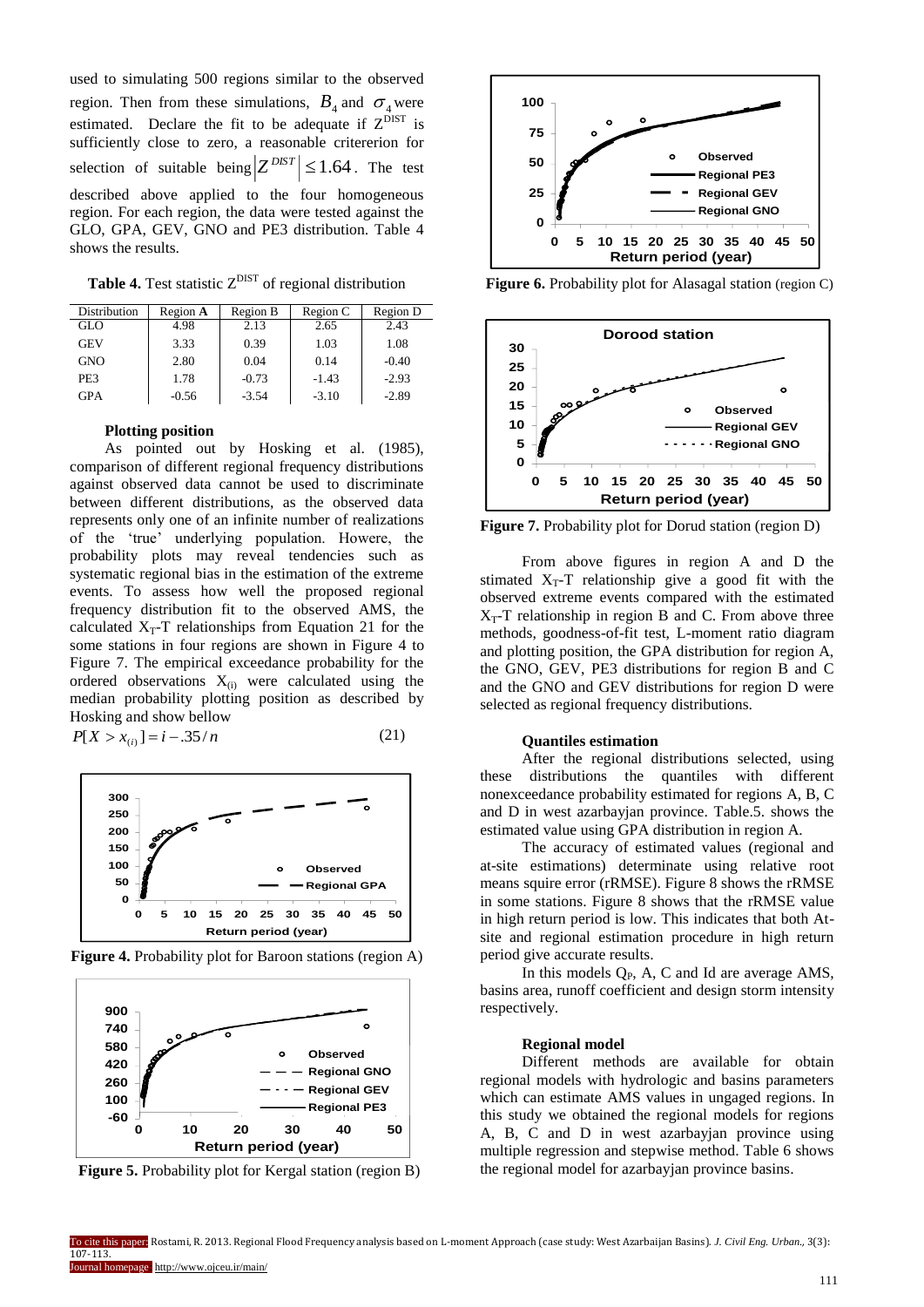**Table 5.** Estimated discharge (m3/s) from GPA distribution in region A

| Station name    | Nonexceedence probability |       |       |       |       |       |       |  |
|-----------------|---------------------------|-------|-------|-------|-------|-------|-------|--|
|                 | 0.5                       | 0.9   | 0.95  | 0.99  | 0.995 | 0.998 | 0.999 |  |
| Gurool olya     | 153                       | 277.3 | 299.6 | 323.5 | 328.3 | 331.5 | 333.1 |  |
| Badlan          | 27.8                      | 77.3  | 103.9 | 180.4 | 221.2 | 284.3 | 339.6 |  |
| Baroon          | 95.1                      | 244.9 | 254.1 | 293   | 302.7 | 310.3 | 313.5 |  |
| Badavi          | 24.1                      | 71.3  | 93.3  | 150.4 | 177.5 | 215.5 | 246.4 |  |
| Makoo           | 125.1                     | 250.3 | 272.9 | 298.2 | 302.2 | 306.2 | 307.5 |  |
| Gale joog       | 89.9                      | 224.2 | 260.1 | 310.9 | 324.6 | 337.3 | 343.7 |  |
| Gara kurpi      | 46.3                      | 128.9 | 164.1 | 244.9 | 278.8 | 323.9 | 357.2 |  |
| <b>Bashkand</b> | 21.3                      | 46.2  | 53.0  | 63.3  | 66.2  | 68.9  | 70.4  |  |



**Figure 8.** rRMSE between computed and observed data

**Table 6.** Regional models for studied regions.

|        | Tuble of Tregional models for stadied regions.                                        |      |
|--------|---------------------------------------------------------------------------------------|------|
| Region | <b>Regional Models</b>                                                                | ĸ٠   |
| A      | $Q_p = -0.0012(A \cdot C)^2 + 0.83(A \cdot C) + 15.59$                                | 0.95 |
| B      | $Q_n = 0.2696(A \cdot C) + 17.853$                                                    | 0.99 |
| C      | $Q_p = -6 \times 10^{-5} (A \cdot C \cdot I_d)^2 + 0.36 (A \cdot C \cdot I_d) - 6.41$ | 0.93 |
| D      | $Q_n = -0.0004(A \cdot C)^2 + 0.51(A \cdot C) - 1.24$                                 | 0.95 |
|        |                                                                                       |      |

# **CONCLUTION**

In this study using site characteristic and Ward's method, hierarchical clustering method based on minimizing the Euclidean distance in site characteristics space within each cluster, the west azarbayjan province divided into four acceptably homogeneous regions. The heterogeneity measures based on H1 were 1.11, 2.22, - 0.25, 2.88 for regions A, B, C and D respectively. The GPA distribution for region A, PE3, GNO and GEV distributions for region B and C and GEV and GNO distributions for region D were suitable and selected. The rRMSE values between computed and observed data were obtained. These values in high return period were low and indicate that both At-site and regional estimation procedure in high return period give accurate results. Regional models for homogeneous regions was obtained using the multiple regression and stepwise method and with catchment and hydrologic characteristics.

# **REFRENCES**

- Adamowski k. (2000). Reginal analysis of annual maximum and patrtial duration flood data by nonparametric and L-Moment method. Journal of hydrology, vol.229, pp.219-231.
- Benzini A, Azmon B. (1997). Joint use of L-Moment diagram and goodness-of-fit test: a case study of diverse serried. Journal of hydrology, vol.198, pp.245-259.
- Cadman D, Zaidman, M.D, Keller V, Yong A. R. (2003). Flow-duration-frequency behavior of British rivers based on annual minima data. Journal of hydrology, vol.277, pp.195-213.
- Hosking J.R.M, Wallis J.R. (1997). Regional frequency analysis: An approach based on L-Moment. Cambridge University Press, London, uk.